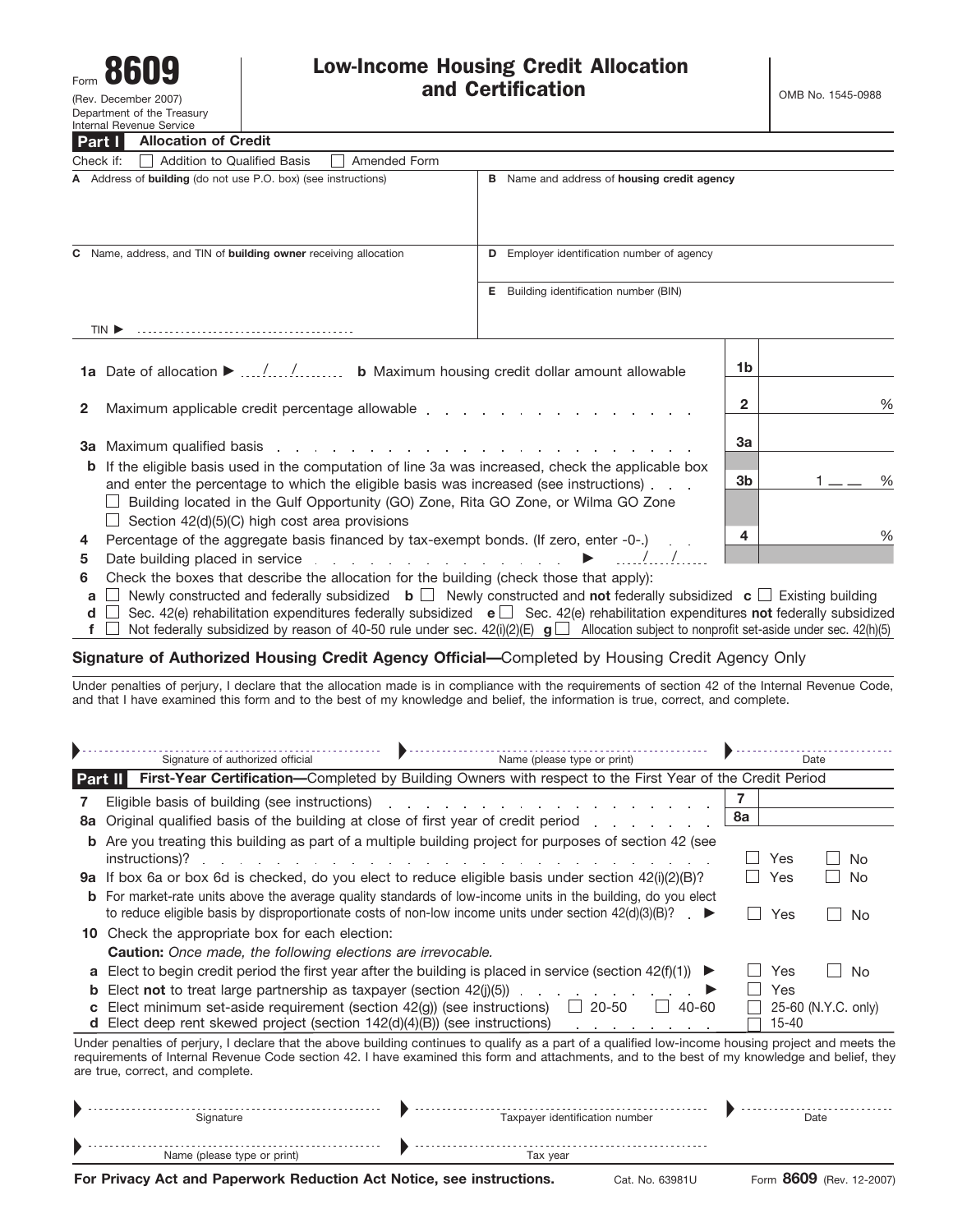Buildings located in the Gulf Opportunity (GO) Zone, Rita GO Zone, and Wilma GO Zone that receive allocations in 2006, 2007, or 2008 and are placed in service during the period beginning on January 1, 2006, and ending on December 31, 2010, may have an increased eligible basis. Also, credit allocations made to buildings in these specific zones may take place in a year other than the year the building is put in service (see *Allocation of Credit,* later). See Pub. 4492, *Information for Taxpayers Affected by Hurricanes Katrina, Rita, and Wilma,* for a list of the counties and parishes in these specific zones.

# **General Instructions**

Section references are to the Internal Revenue Code unless otherwise noted.

# **Purpose of Form**

Owners of residential low-income rental buildings are allowed a low-income housing credit for each qualified building over a 10-year credit period. Form 8609 can be used to obtain a housing credit allocation from the housing credit agency. A separate Form 8609 must be issued for each building in a multiple building project. Form 8609 is also used to certify certain information.

**Housing credit agency.** This is any state or local agency authorized to make low-income housing credit allocations within its jurisdiction.

**Building identification number (BIN).** This number is assigned by the housing credit agency. The BIN initially assigned to a building must be used for any allocation of credit to the building that requires a separate Form 8609 (see *Multiple Forms 8609* on this page). For example, rehabilitation expenditures treated as a separate new building should not have a separate BIN if the building already has one. Use the number first assigned to the building.

**Allocation of credit.** For an owner to claim a low-income housing credit on a building (except as explained under *Tax-exempt bonds* later), the housing credit agency must make an allocation of the credit by the close of the calendar year in which the building is placed in service, unless:

**1.** The allocation is the result of an advance binding commitment by the credit agency made not later than the close of the calendar year in which the building is placed in service (see section 42(h)(1)(C));

**2.** The allocation relates to an increase in qualified basis (see section 42(h)(1)(D));

**3.** The allocation is made to a building located in the Gulf Opportunity (GO) Zone, Rita GO Zone, or Wilma GO Zone, if the allocation is made in 2006, 2007, or 2008 and the building is placed in service during the period beginning on January 1, 2006, and ending on December 31, 2010;

**4.** The allocation is made for a building placed in service no later than the second calendar year following the calendar year in which the allocation is made if the building is part of a project in which the taxpayer's basis is more than 10% of the project's reasonably expected basis as of the end of that second calendar year; or

**5.** The allocation is made for a project that includes more than one building if:

- **What's New a.** The allocation is made during the project period,
	- b. The allocation applies only to buildings placed in service during or after the calendar year in which the allocation is made, and
	- c. The part of the allocation that applies to any building is specified by the end of the calendar year in which the building is placed in service.

See sections 42(h)(1)(E) and 42(h)(1)(F) and Regulations section 1.42-6 for more details.

The agency can only make an allocation to a building located within its geographical jurisdiction. Once an allocation is made, the credit is allowable for all years during the 10-year credit period. A separate Form 8609 must be completed for each building to which an allocation of credit is made.

**Multiple Forms 8609.** Allocations of credit in separate calendar years require separate Forms 8609. Also, when a building receives separate allocations for acquisition of an existing building and for rehabilitation expenditures, a separate Form 8609 must be completed for each credit allocation.

**Tax-exempt bonds.** No housing credit allocation is required for any portion of the eligible basis of a qualified low-income building that is financed with tax-exempt bonds taken into account for purposes of the volume cap under section 146. An allocation is not needed when 50% or more of the aggregate basis of the building and the land on which the building is located (defined below) is financed with certain tax-exempt bonds. However, the owner still must get a Form 8609 from the appropriate housing credit agency (with the applicable items completed, including an assigned BIN).

*Land on which the building is located.* This includes only land that is functionally related and subordinate to the qualified low-income building (see Regulations sections 1.103-8(a)(3) and 1.103-8(b)(4)(iii) for the meaning of "functionally related and subordinate").

# **Filing Requirement**

**Housing credit agency.** Complete and sign Part I of Form 8609 and make copies of the form. Submit a copy with Form 8610, Annual Low-Income Housing Credit Agencies Report, and keep a copy for the records. The agency must send the original, signed Form 8609 (including instructions) to the building owner.

**Building owner.** You must make a one-time submission of Form 8609 to the Low-Income Housing Credit (LIHC) Unit at the IRS Philadelphia campus. After making a copy of the completed original Form 8609, file the original of the form with the unit no later than the due date (including extensions) of your first tax return with which you are filing Form 8609-A, Annual Statement for Low-Income Housing Credit.

*Where to file Form 8609.* Send the properly completed and signed form(s) to:

> Internal Revenue Service P.O. Box 331 Attn: LIHC Unit, DP 607 South Philadelphia Campus Bensalem, PA 19020

**Note.** The housing credit agency may require you to submit a copy of Form 8609 with a completed Part II to the agency. You should contact the agency to obtain agency filing requirements.

Also, file Form 8609-A for each year of the 15-year compliance period. The credit is claimed on Form 8586, Low-Income Housing Credit. See the forms for filing instructions.

### **Building Owner's Recordkeeping**

Keep the following items in your records for three years after the due date (including extensions) of the owner's tax return for the tax year that includes the end of the 15-year compliance period.

● A copy of the original Form 8609 received from the housing agency and all related Forms 8609-A (or predecessor Schedules A (Form 8609)), Forms 8586, and any Forms 8611, Recapture of Low-Income Housing Credit.

● If the maximum applicable credit percentage allocated to the building on line 2 reflects an election under section 42(b)(2)(A)(ii), a copy of the election statement.

● If the binding agreement specifying the housing credit dollar amount is contained in a separate document, a copy of the binding agreement.

● If the housing credit dollar amount allocated on line 1b reflects an allocation made under section 42(h)(1)(E) or section 42(h)(1)(F), a copy of the allocation document.

# **Specific Instructions Part I—Allocation of Credit**

### **Completed by Housing Credit Agency Only**

**Addition to qualified basis.** Check this box if an allocation relates to an increase in qualified basis under section 42(f)(3). Enter only the housing credit dollar amount for the increase. Do not include any portion of the original qualified basis when determining this amount.

**Amended form.** Check this box if this form amends a previously issued form. Complete all entries and explain the reason for the amended form. For example, if there is a change in the amount of initial allocation before the close of the calendar year, file an amended Form 8609 instead of the original form.

**Item A.** Identify the building for which this Form 8609 is issued when there are multiple buildings with the same address (e.g., BLDG. 6 of 8).

**Line 1a.** Generally, where Form 8609 is the allocating document, the date of the allocation is the date the Form 8609 is completed, signed, and dated by an authorized official of the housing credit agency during the year the building is placed in service.

However, if an allocation is made under section  $42(h)(1)(E)$  or  $42(h)(1)(F)$ , the date of allocation is the date the authorized official of the housing credit agency completes, signs, and dates the section  $42(h)(1)(E)$  or  $42(h)(1)(F)$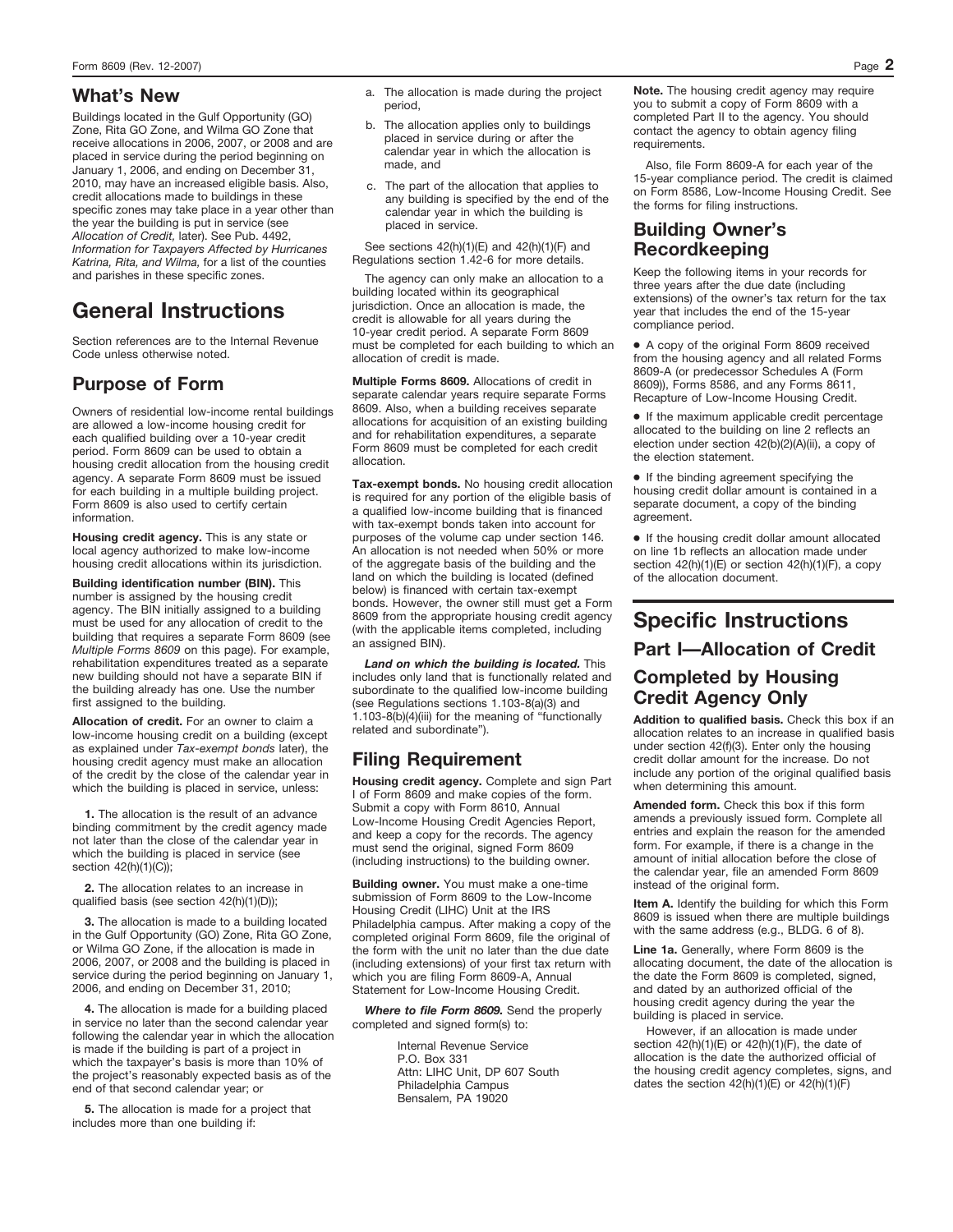document used to make the allocation. If no allocation is required (i.e., 50% or greater tax-exempt bond financed building), leave line 1a blank.

**Line 1b.** Enter the housing credit dollar amount allocated to the building for each year of the 10-year credit period. The amount should equal the percentage on line 2 multiplied by the amount on line 3a. As the housing credit agency is required to allocate an amount that is only necessary to assure project feasibility, the percentage on line 2 and the amount on line 3a can be lowered by the housing agency. For tax-exempt bond projects for which no allocation is required, enter the housing credit dollar amount allowable under section 42(h)(4).

**Line 2.** Enter the maximum applicable credit percentage allowable to the building for the month the building was placed in service or, if applicable, for the month determined under section 42(b)(2)(A)(ii). This percentage may be less than the applicable percentage published by the IRS.

If an election is made under section 42(b)(2)(A)(ii) to use the applicable percentage for a month other than the month in which a building is placed in service, the requirements of Regulations section 1.42-8 must be met. The agency must keep a copy of the binding agreement. The applicable percentage is published monthly in the Internal Revenue Bulletin. For new buildings that are not federally subsidized under section 42(i)(2)(A), use the applicable percentage for the 70% present value credit. For new buildings that are federally subsidized, or existing buildings, use the applicable percentage for the 30% present value credit. See the instructions for line 6 for the definition of "federally subsidized." A taxpayer may elect under section 42(i)(2)(B) to reduce eligible basis by the principal amount of any outstanding below-market federal loan or the proceeds of any tax-exempt obligation in order to obtain the higher credit percentage.

For allocations to buildings for additions to qualified basis under section 42(f)(3), do not reduce the applicable percentage even though the building owner may only claim a credit based on two-thirds of the credit percentage allocated to the building.

**Line 3a.** Enter the maximum qualified basis of the building. In computing qualified basis, the housing credit agency should use only the amount of eligible basis necessary to result in a qualified basis which, multiplied by the percentage on line 2, equals the credit amount on line 1b. However, the housing credit agency is not required to reduce maximum qualified basis and can lower the maximum applicable percentage on line 2. To figure this, multiply the eligible basis of the qualified low-income building by the smaller of:

● The fractional amount of low-income units to all residential rental units (the "unit fraction") or

● The fractional amount of floor space of the low-income units to the floor space of all residential rental units (the "floor space fraction").

Generally, a unit is not treated as a low-income unit unless it is suitable for occupancy, used other than on a transient basis, and occupied by qualifying tenants. Section 42(i)(3) provides for certain exceptions (e.g., units that provide for transitional housing for the homeless may qualify as low-income units). See sections 42(i)(3) and 42(c)(1)(E) for more information.

Except as explained in the instructions for line 3b below, the eligible basis for a new building is its adjusted basis as of the close of the first tax year of the credit period. For an existing building, the eligible basis is its acquisition cost plus capital improvements through the close of the first tax year of the credit period. See the instructions for line 3b and section 42(d) for other exceptions and details.

**Line 3b. Special rule to increase basis for buildings in certain high-cost areas.** If the building is located in a high-cost area (i.e., "qualified census tract," "difficult development area," Gulf Opportunity (GO) Zone, Rita GO Zone, or Wilma GO Zone), the eligible basis may be increased as follows.

● For new buildings, the eligible basis may be up to 130% of such basis determined without this provision.

● For existing buildings, the rehabilitation expenditures under section 42(e) may be up to 130% of the expenditures determined without regard to this provision.

Enter the percentage to which eligible basis was increased. For example, if the eligible basis was increased to 120%, enter "120." See section 42(d)(5)(C) for definitions of a qualified census tract and a difficult development area, and for other details.

*Gulf Opportunity (GO) Zone, Rita GO Zone, and Wilma GO Zone.* The housing credit agency may increase the eligible basis of buildings in these specific zones if the buildings were placed in service during the period beginning on January 1, 2006, and ending on December 31, 2010. For more information, see section 1400N(c)(3).

**Note.** Before increasing eligible basis, the eligible basis must be reduced by any federal subsidy which the taxpayer elects to exclude from eligible basis and any federal grant received.

**Line 4.** Enter the percentage of the aggregate basis of the building and land on which the building is located that is financed by certain tax-exempt bonds. If this amount is zero, enter -0- (do not leave this line blank).

**Line 5.** The placed-in-service date for a residential rental building is the date the first unit in the building is ready and available for occupancy under state or local law. Rehabilitation expenditures treated as a separate new building under section 42(e) are placed in service at the close of any 24-month period over which the expenditures are aggregated, whether or not the building is occupied during the rehabilitation period.

**Note.** The placed-in-service date for an existing building is determined separately from the placed-in-service date of rehabilitation expenditures treated as a separate new building.

**Line 6.** Generally, a building is treated as federally subsidized if at any time during the tax year or any prior tax year there is outstanding any tax-exempt bond financing or any below-market federal loan, the proceeds of which are used (directly or indirectly) for the building or its operation. If a building is federally subsidized, then box 6a or 6d must be checked regardless of whether the taxpayer has informed the housing credit agency that the taxpayer intends to make the election under section 42(i)(2)(B) to reduce eligible basis by the principal amount of any outstanding below-market federal loan or the proceeds of any tax-exempt obligation.

However, under section 42(i)(2)(E), buildings receiving assistance under the HOME Investment Partnerships Act (as in effect on August 10, 1993) or the Native American Housing Assistance and Self-Determination Act of 1996 (as in effect on October 1, 1997) are not treated as federally subsidized if 40% or more of the residential units in the building are occupied by individuals whose income is 50% or less of the area median gross income (or national nonmetropolitan median gross income, when applicable). Buildings located in New York City receiving this assistance are not treated as federally subsidized if 25% or more of the residential units in the building are occupied by individuals whose income is 50% or less of the area median gross income.

Not more than 90% of the state housing credit ceiling for any calendar year can be allocated to projects other than projects involving qualified nonprofit organizations. A qualified nonprofit organization must own an interest in the project (directly or through a partnership) and materially participate (within the meaning of section 469(h)) in the development and operation of the project throughout the compliance period. See section 42(h)(5) for more details.

Generally, no credit is allowable for acquisition of an existing building unless substantial rehabilitation is done. See sections 42(d)(2)(B)(iv) and 42(f)(5). Do not issue Form 8609 for acquisition of an existing building unless substantial rehabilitation under section 42(e) is placed in service.

### **Part II—First-Year Certification**

### **Completed by Building Owner with respect to the First Year of the Credit Period**



*By completing Part II, you are certifying the date the building is placed in service corresponds to the date on line 5. If the*

*Form 8609 issued to you contains the wrong date or no date, obtain a new or amended Form 8609 from the housing credit agency.*

Line 7. Enter the eligible basis (in dollars) of the building. Eligible basis does not include the cost of land. Determine eligible basis at the close of the first year of the credit period (see sections 42(f)(1), 42(f)(5), and 42(g)(3)(B)(iii) for determining the start of the credit period).

For new buildings, the eligible basis is generally the cost of construction or rehabilitation expenditures incurred under section 42(e).

For existing buildings, the eligible basis is the cost of acquisition plus rehabilitation expenditures not treated as a separate new building under section 42(e) incurred by the close of the first year of the credit period.

If the housing credit agency has entered an increased percentage in Part I, line 3b, multiply the eligible basis by the increased percentage and enter the result.

Residential rental property may qualify for the credit even though part of the building in which the residential rental units are located is used for commercial use. Do not include the cost of the nonresident rental property. However, you may generally include the basis of common areas or tenant facilities, such as swimming pools or parking areas, provided there is no separate fee for the use of these facilities and they are made available on a comparable basis to all tenants in the project.